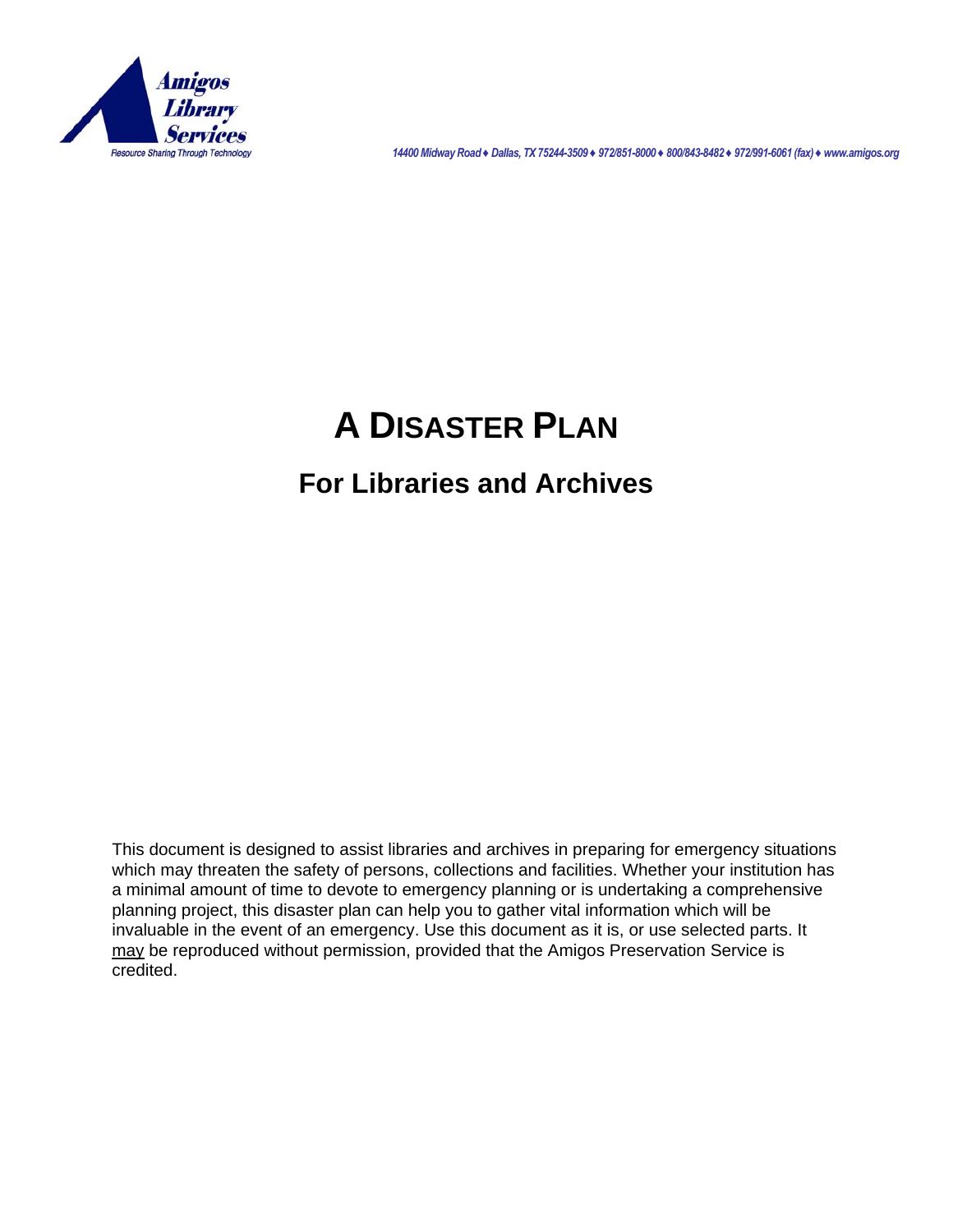## **DISASTER PLAN**

| Date of current revision: ______________________ |                                                                                                                                                                                                                                |  |
|--------------------------------------------------|--------------------------------------------------------------------------------------------------------------------------------------------------------------------------------------------------------------------------------|--|
|                                                  | <b>IN-HOUSE EMERGENCY TEAM</b>                                                                                                                                                                                                 |  |
|                                                  |                                                                                                                                                                                                                                |  |
|                                                  | Office Phone: _________________________Home Phone: _________________________Cell Phone: _____________________                                                                                                                  |  |
|                                                  | Disaster Team Leader: Note and the Contract of the Contract of the Contract of the Contract of the Contract of                                                                                                                 |  |
|                                                  | Office Phone: ________________________Home Phone: ________________________Cell Phone: _______________________                                                                                                                  |  |
|                                                  |                                                                                                                                                                                                                                |  |
|                                                  | Office Phone: ___________________________Home Phone: __________________________Cell Phone: ___________________                                                                                                                 |  |
| <b>Disaster Team:</b>                            |                                                                                                                                                                                                                                |  |
|                                                  |                                                                                                                                                                                                                                |  |
|                                                  | 2. $\overline{\phantom{a}}$                                                                                                                                                                                                    |  |
|                                                  | $\frac{1}{2}$                                                                                                                                                                                                                  |  |
|                                                  | $\overline{4}$ .                                                                                                                                                                                                               |  |
|                                                  | Department Head: New York Contract to the Contract of the Contract of the Contract of the Contract of the Contract of the Contract of the Contract of the Contract of the Contract of the Contract of the Contract of the Cont |  |
|                                                  | Department Head: National Communication of the Communication of the Communication of the Communication of the Communication of the Communication of the Communication of the Communication of the Communication of the Communi |  |
|                                                  | Department Head: New York Changes and Changes and Changes and Changes and Changes and Changes and Changes and Changes and Changes and Changes and Changes and Changes and Changes and Changes and Changes and Changes and Chan |  |
|                                                  |                                                                                                                                                                                                                                |  |
| <b>Department Head:</b>                          | <u> 1989 - Johann Barbara, martxa amerikan personal (h. 1989).</u>                                                                                                                                                             |  |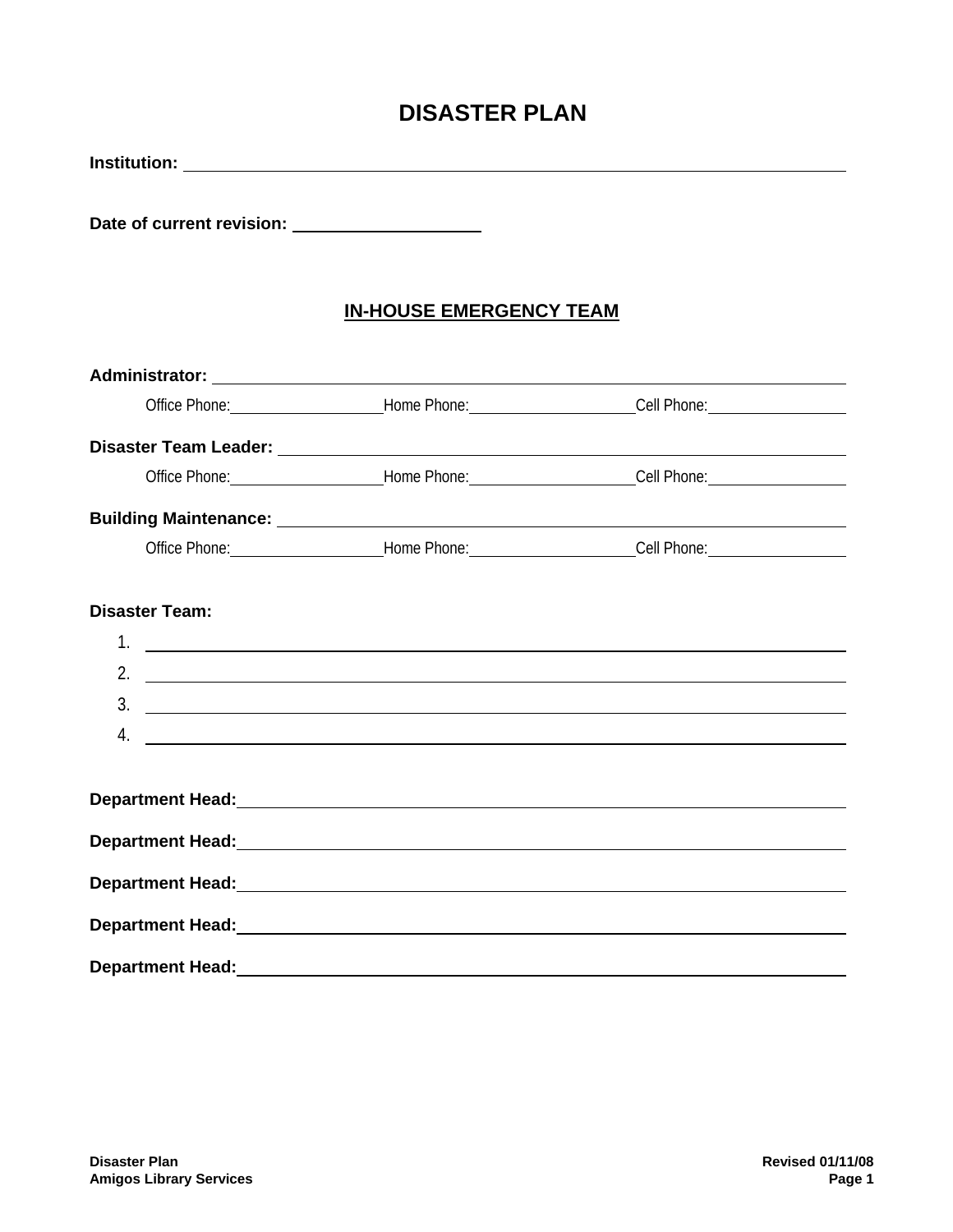#### **FACILITIES: LOCATIONS OF EMERGENCY SYSTEMS**

|    | <b>Building: Example 2018</b>                                                                                                                                                                                                  |  |  |  |  |  |
|----|--------------------------------------------------------------------------------------------------------------------------------------------------------------------------------------------------------------------------------|--|--|--|--|--|
|    | List locations and attach floor plan (use letters to indicate locations on floor plan).                                                                                                                                        |  |  |  |  |  |
|    | A. Main Utilities                                                                                                                                                                                                              |  |  |  |  |  |
|    |                                                                                                                                                                                                                                |  |  |  |  |  |
|    |                                                                                                                                                                                                                                |  |  |  |  |  |
|    |                                                                                                                                                                                                                                |  |  |  |  |  |
|    |                                                                                                                                                                                                                                |  |  |  |  |  |
|    |                                                                                                                                                                                                                                |  |  |  |  |  |
|    | B. Fire Suppression Systems (by room or area)                                                                                                                                                                                  |  |  |  |  |  |
|    | 1. Sprinklers: No. 2014 12: 2014 12: 2014 12: 2014 12: 2014 12: 2014 12: 2014 12: 2014 12: 2014 12: 2014 12: 20                                                                                                                |  |  |  |  |  |
|    | 2. Halon: 2. Halon: 2. Halon: 2. Halon: 2. Halon: 2. Halon: 2. Halon: 2. Halon: 2. Halon: 2. Halon: 2. Halon: 2. Halon: 2. Halon: 2. Halon: 2. Halon: 2. Halon: 2. Halon: 2. Halon: 2. Halon: 2. Halon: 2. Halon: 2. Halon: 2. |  |  |  |  |  |
|    |                                                                                                                                                                                                                                |  |  |  |  |  |
|    |                                                                                                                                                                                                                                |  |  |  |  |  |
|    | D. Keys<br>Individuals with master and/or special keys (attach list with names, titles, and keys in possession)                                                                                                                |  |  |  |  |  |
|    | <b>E.</b> Fire Extinguishers (Label by number according to type)<br>1. Type A - Wood, paper, combustibles<br>2. Type B - Gasoline, flammable liquid<br>3. Type C - Electrical<br>4. Type ABC - Combination                     |  |  |  |  |  |
|    | F. Fire Alarm Pull Boxes (use floor plan)                                                                                                                                                                                      |  |  |  |  |  |
|    | G. Smoke and Heat Detectors (use floor plan)                                                                                                                                                                                   |  |  |  |  |  |
|    | H. Radios                                                                                                                                                                                                                      |  |  |  |  |  |
|    |                                                                                                                                                                                                                                |  |  |  |  |  |
|    |                                                                                                                                                                                                                                |  |  |  |  |  |
| L. |                                                                                                                                                                                                                                |  |  |  |  |  |
|    |                                                                                                                                                                                                                                |  |  |  |  |  |
|    |                                                                                                                                                                                                                                |  |  |  |  |  |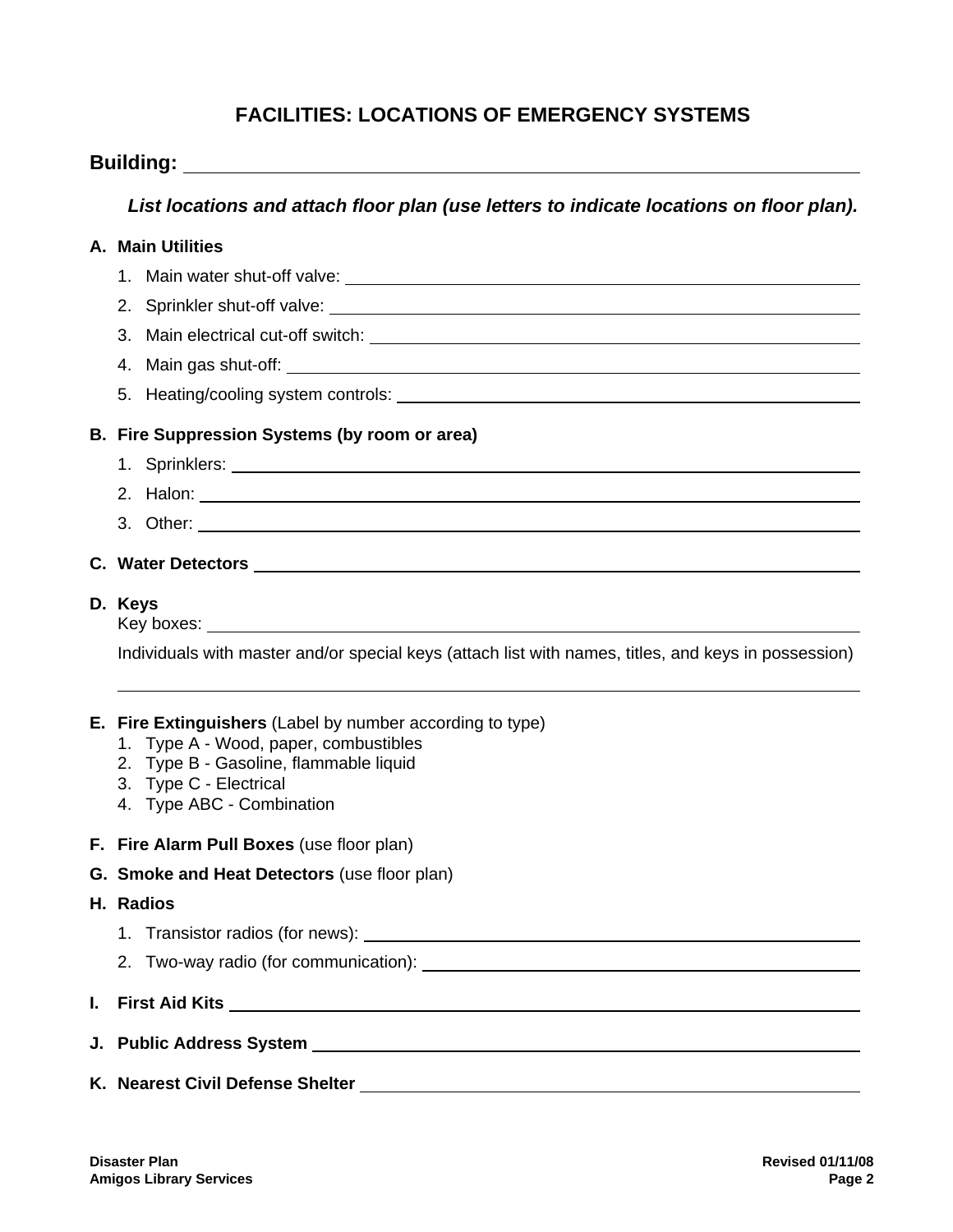### **EMERGENCY SERVICES**

| <b>Company/Service and Name of Contact</b>                                                                                                                                                                                          | Phone #                                                                                                                                                                                                                              |
|-------------------------------------------------------------------------------------------------------------------------------------------------------------------------------------------------------------------------------------|--------------------------------------------------------------------------------------------------------------------------------------------------------------------------------------------------------------------------------------|
|                                                                                                                                                                                                                                     |                                                                                                                                                                                                                                      |
|                                                                                                                                                                                                                                     |                                                                                                                                                                                                                                      |
|                                                                                                                                                                                                                                     | the contract of the contract of the contract of the contract of the contract of                                                                                                                                                      |
|                                                                                                                                                                                                                                     | <u> 1989 - Johann Barnett, fransk politiker (d. 1989)</u>                                                                                                                                                                            |
|                                                                                                                                                                                                                                     | <u> Alexandria de la contrada de la contrada de la contrada de la contrada de la contrada de la contrada de la c</u>                                                                                                                 |
|                                                                                                                                                                                                                                     | <u> 1989 - Johann Harry Harry Harry Harry Harry Harry Harry Harry Harry Harry Harry Harry Harry Harry Harry Harry Harry Harry Harry Harry Harry Harry Harry Harry Harry Harry Harry Harry Harry Harry Harry Harry Harry Harry Ha</u> |
| <b>Maintenance/Utilities:</b>                                                                                                                                                                                                       |                                                                                                                                                                                                                                      |
| Janitorial Service <u>example and the service</u> and the service of the service of the service of the service of the service of the service of the service of the service of the service of the service of the service of the serv |                                                                                                                                                                                                                                      |
|                                                                                                                                                                                                                                     | <u> Alexandria de la contrada de la contrada de la contrada de la contrada de la contrada de la contrada de la c</u>                                                                                                                 |
|                                                                                                                                                                                                                                     | and the control of the control of the control of the control of the control of the control of                                                                                                                                        |
|                                                                                                                                                                                                                                     |                                                                                                                                                                                                                                      |
|                                                                                                                                                                                                                                     | the contract of the contract of the contract of the contract of the contract of                                                                                                                                                      |
|                                                                                                                                                                                                                                     |                                                                                                                                                                                                                                      |
|                                                                                                                                                                                                                                     |                                                                                                                                                                                                                                      |
|                                                                                                                                                                                                                                     |                                                                                                                                                                                                                                      |
| <b>Recovery Assistance:</b>                                                                                                                                                                                                         |                                                                                                                                                                                                                                      |
| Preservation Resource Amigos Imaging and Preservation Service (800) 843-8482                                                                                                                                                        |                                                                                                                                                                                                                                      |
|                                                                                                                                                                                                                                     |                                                                                                                                                                                                                                      |
| <b>Conservators/Specialists:</b>                                                                                                                                                                                                    |                                                                                                                                                                                                                                      |
|                                                                                                                                                                                                                                     |                                                                                                                                                                                                                                      |
|                                                                                                                                                                                                                                     |                                                                                                                                                                                                                                      |
|                                                                                                                                                                                                                                     |                                                                                                                                                                                                                                      |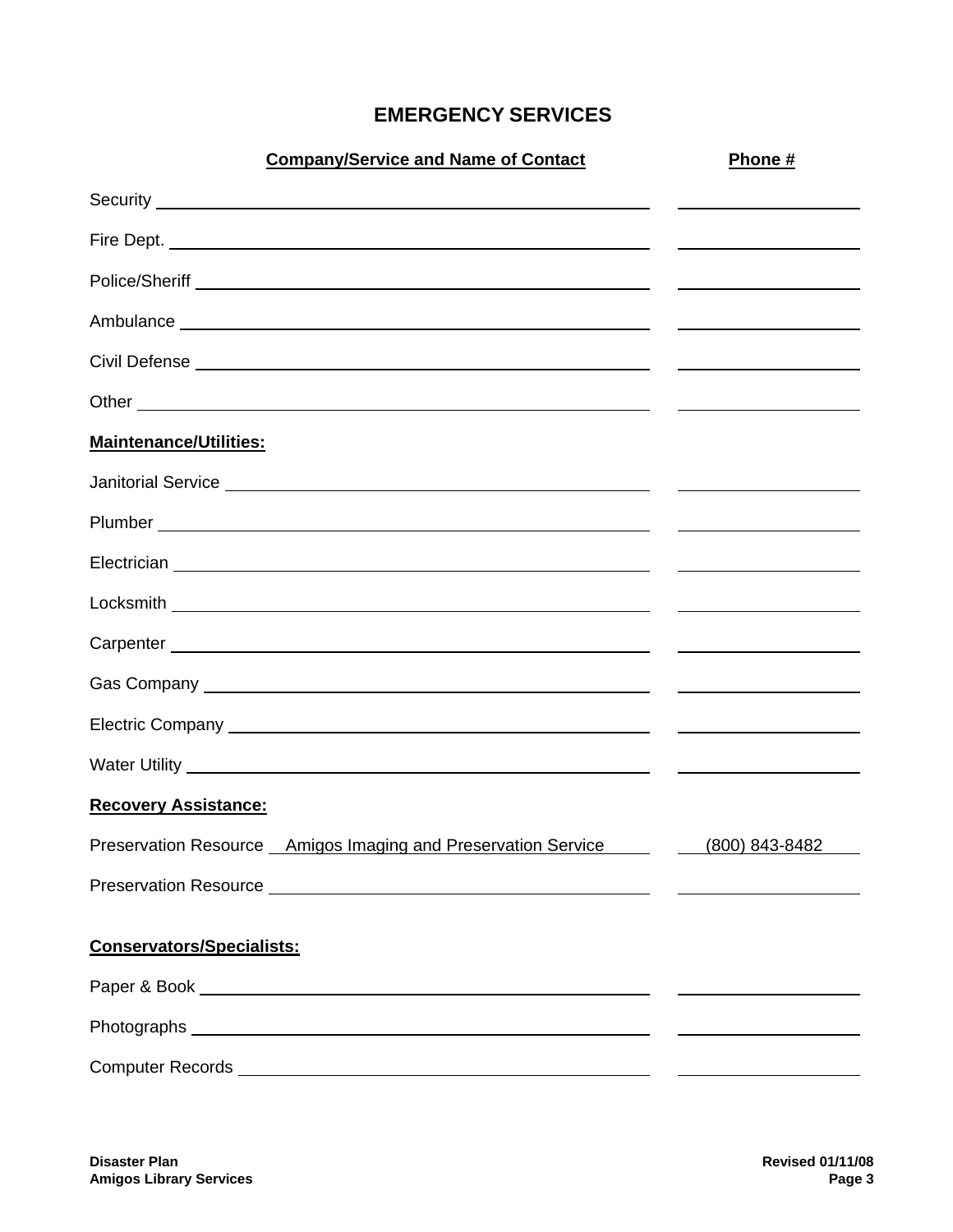## **EMERGENCY SERVICES (continued)**

| Account pre-established? $\Box$ Yes $\Box$ No                                                                                                                                                                                        |  |  |  |  |
|--------------------------------------------------------------------------------------------------------------------------------------------------------------------------------------------------------------------------------------|--|--|--|--|
| $\Box$ Freezer<br>Services available: □ Water Recovery<br>□ Vacuum Freeze Dryer<br>□ Mold Fumigation □ Environment Control<br>$\Box$ Fire Recovery                                                                                   |  |  |  |  |
|                                                                                                                                                                                                                                      |  |  |  |  |
| Account pre-established? $\Box$ Yes $\Box$ No                                                                                                                                                                                        |  |  |  |  |
| Services available: □ Water Recovery<br>$\Box$ Freezer<br>□ Vacuum Freeze Dryer<br>$\exists$ Mold Fumigation $\Box$<br><b>Environment Control</b><br>Fire Recovery                                                                   |  |  |  |  |
|                                                                                                                                                                                                                                      |  |  |  |  |
| Other Services: <u>New York: New York: New York: New York: New York: New York: New York: New York: New York: New York: New York: New York: New York: New York: New York: New York: New York: New York: New York: New York: New Y</u> |  |  |  |  |
| Insurance (Attach copy of insurance policy)                                                                                                                                                                                          |  |  |  |  |
|                                                                                                                                                                                                                                      |  |  |  |  |
|                                                                                                                                                                                                                                      |  |  |  |  |
| Policy Number: National According to the Contract of the Contract of the Contract of the Contract of the Contract of the Contract of the Contract of the Contract of the Contract of the Contract of the Contract of the Contr       |  |  |  |  |
| Self-Insured? $\Box$ Yes $\Box$ No If yes, list contact: $\Box$                                                                                                                                                                      |  |  |  |  |
| Other                                                                                                                                                                                                                                |  |  |  |  |
| Legal Advisor: New York Change and Separate Advisor (New York Change and Separate Advisor Advisor Advisor Advisor Advisor Advisor Advisor Advisor Advisor Advisor Advisor Advisor Advisor Advisor Advisor Advisor Advisor Advi       |  |  |  |  |
|                                                                                                                                                                                                                                      |  |  |  |  |
|                                                                                                                                                                                                                                      |  |  |  |  |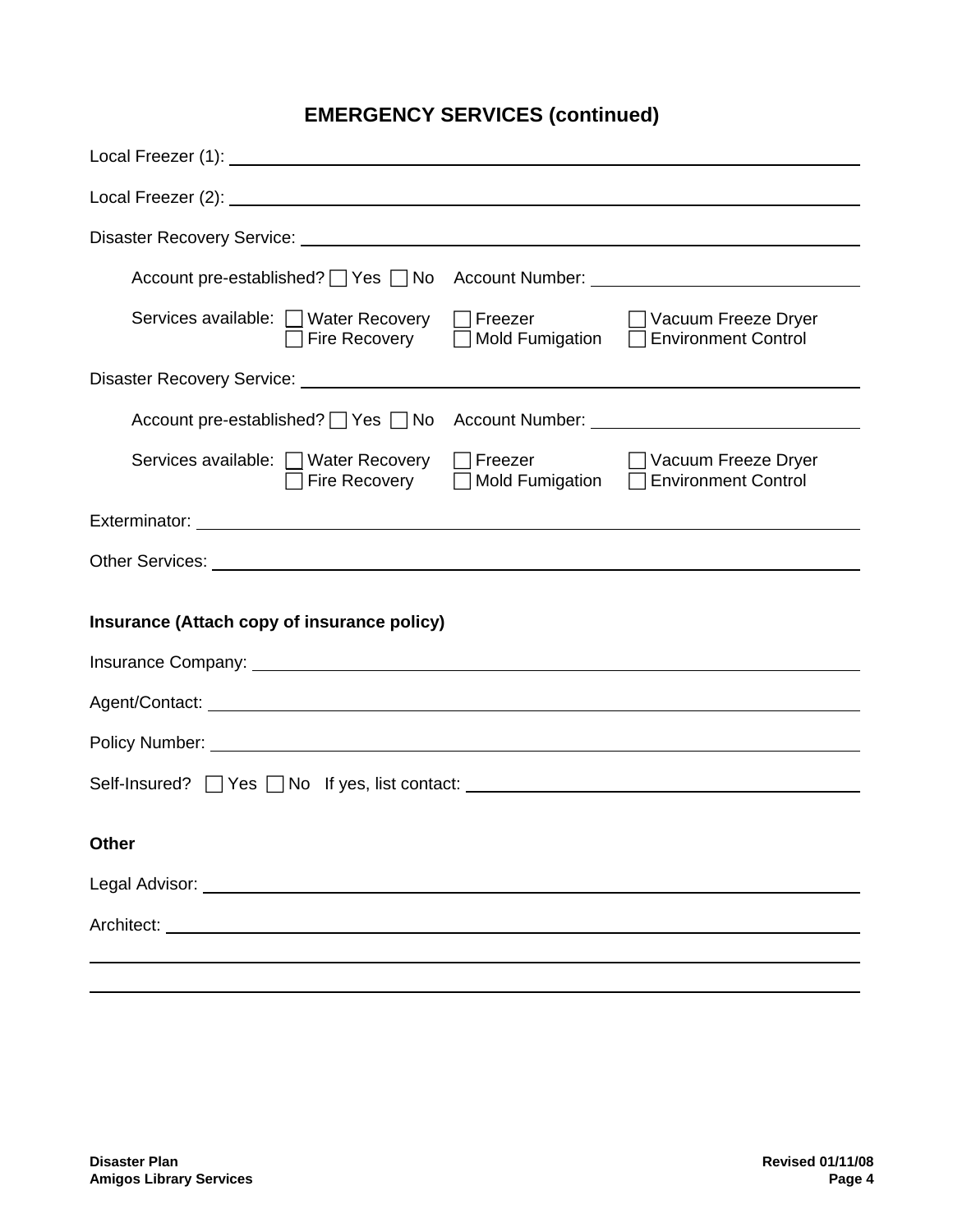#### **COLLECTION SALVAGE SUPPLIES**

| <b>On-Site Location or Off-Site Source</b>                                                                                                                                                                                           | Phone # |
|--------------------------------------------------------------------------------------------------------------------------------------------------------------------------------------------------------------------------------------|---------|
|                                                                                                                                                                                                                                      |         |
|                                                                                                                                                                                                                                      |         |
|                                                                                                                                                                                                                                      |         |
|                                                                                                                                                                                                                                      |         |
|                                                                                                                                                                                                                                      |         |
|                                                                                                                                                                                                                                      |         |
|                                                                                                                                                                                                                                      |         |
|                                                                                                                                                                                                                                      |         |
| Nylon monofilament (fishing) line <b>with the control of the control of the control of the control of the control of the control of the control of the control of the control of the control of the control of the control of th</b> |         |
|                                                                                                                                                                                                                                      |         |
|                                                                                                                                                                                                                                      |         |
| □ Trash bags, plastic <u>New York New York New York New York New York New York New York New York New York New York New York New York New York New York New York New York New York New York New York New York New York New York </u>  |         |
|                                                                                                                                                                                                                                      |         |

#### **EQUIPMENT & SUPPLIES**

#### **On-Site Location or Off-Site Source**  Phone #

|  |  | 11011G |  |
|--|--|--------|--|
|  |  |        |  |
|  |  |        |  |
|  |  |        |  |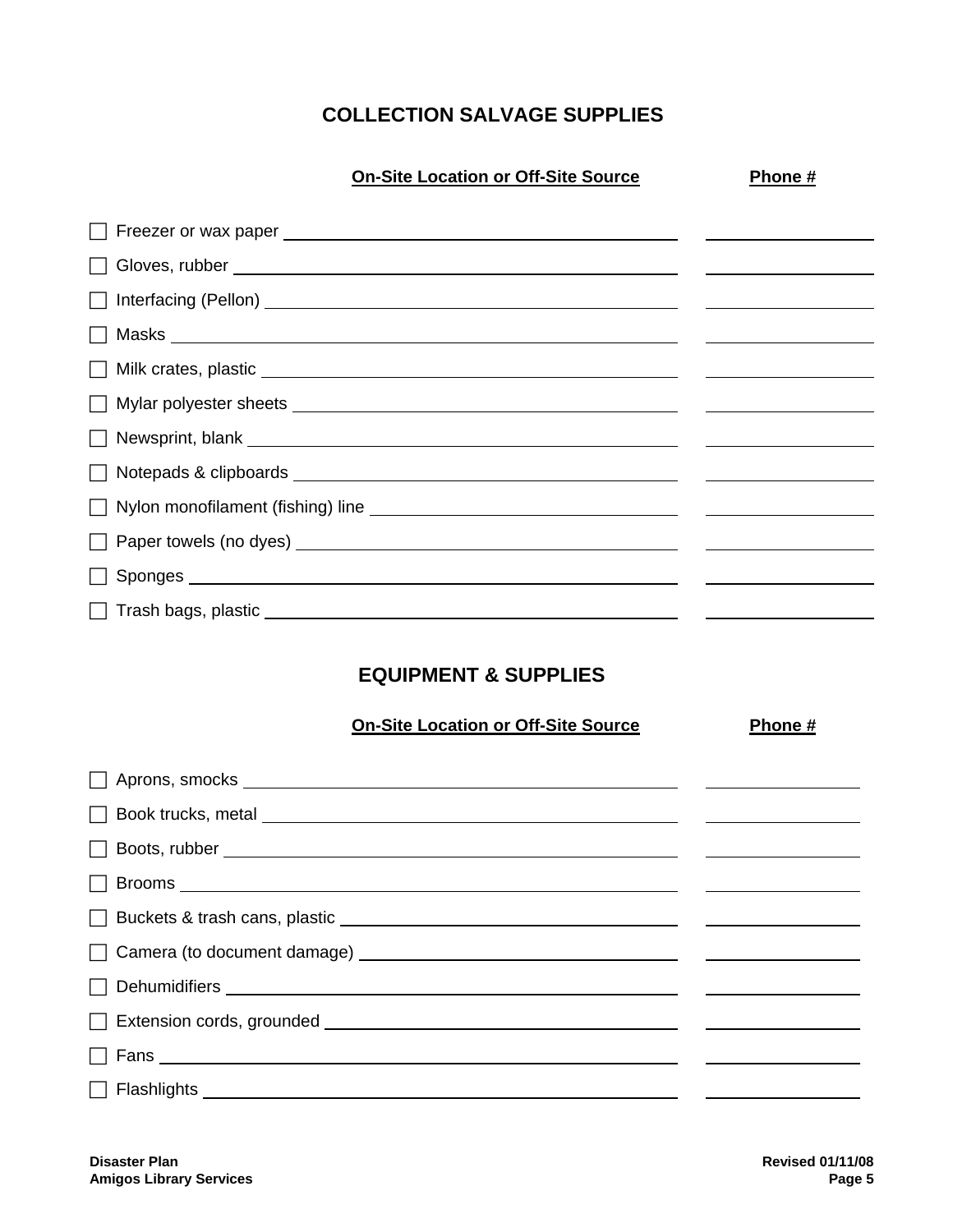## **EQUIPMENT & SUPPLIES (continued)**

|                            | <b>On-Site Location or Off-Site Source</b> | Phone # |
|----------------------------|--------------------------------------------|---------|
|                            |                                            |         |
|                            |                                            |         |
|                            |                                            |         |
|                            |                                            |         |
|                            |                                            |         |
|                            |                                            |         |
|                            |                                            |         |
| (stored w/ scissors, tape) |                                            |         |
|                            |                                            |         |
|                            |                                            |         |
|                            |                                            |         |
|                            |                                            |         |
|                            |                                            |         |
|                            |                                            |         |
|                            |                                            |         |
|                            |                                            |         |
|                            |                                            |         |
|                            |                                            |         |
| Other:                     |                                            |         |
|                            |                                            |         |
|                            |                                            |         |
|                            |                                            |         |
|                            |                                            |         |